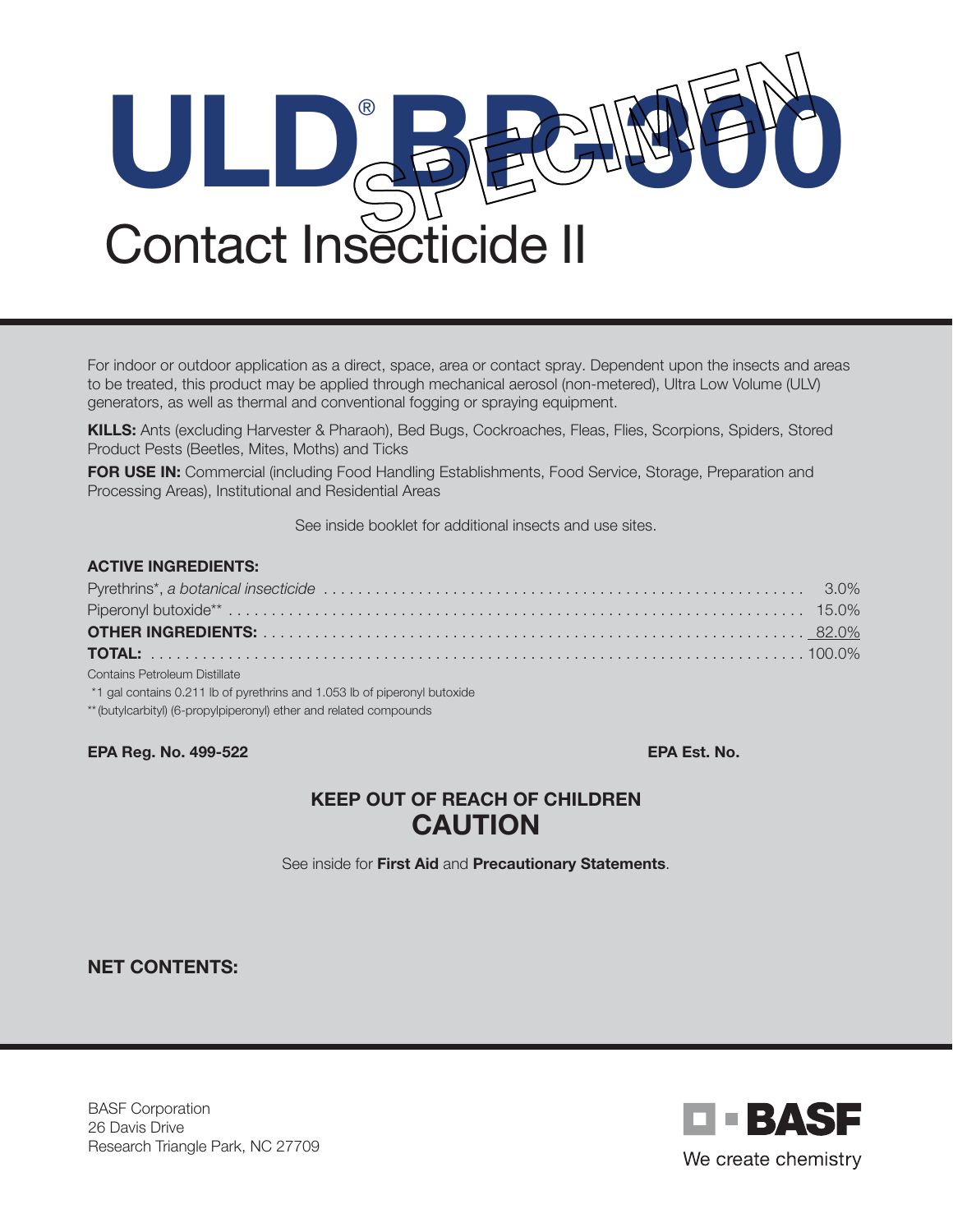| <b>FIRST AID</b>       |                                                                                                                                                                                                                                                      |  |  |
|------------------------|------------------------------------------------------------------------------------------------------------------------------------------------------------------------------------------------------------------------------------------------------|--|--|
| If in eyes             | . Hold eyes open and rinse slowly and gently with water for 15 to 20 min.<br>• Remove contact lenses, if present, after the first 5 min, then continue rinsing eyes.<br>• Call a poison control center or doctor for treatment advice.               |  |  |
| If on skin or clothing | • Take off contaminated clothing.<br>• Rinse skin immediately with plenty of water for 15 to 20 min.<br>• Call a poison control center or doctor for treatment advice.                                                                               |  |  |
| <b>If swallowed</b>    | • Immediately call a poison control center or doctor.<br>• DO NOT induce vomiting unless told to do so by a poison control center or doctor.<br>• DO NOT give any liquid to the person.<br>• DO NOT give anything by mouth to an unconscious person. |  |  |
| <b>HOTLINE NUMBER</b>  |                                                                                                                                                                                                                                                      |  |  |

Have the product container or label with you when calling a poison control center or doctor or going for treatment. For additional information on this product (including health concerns, medical emergencies or pesticide incidents), you may call 1-800-832-HELP.

NOTE TO PHYSICIAN: May pose an aspiration pneumonia hazard. Contains petroleum distillate.

# PRECAUTIONARY STATEMENTS

# HAZARDS TO HUMANS AND DOMESTIC ANIMALS

**CAUTION:** Causes moderate eye irritation. DO NOT get in eyes, on skin or clothing. Wear protective eyewear\*. Wash thoroughly with soap and water after handling and before eating, drinking, chewing gum, using tobacco or using the toilet. Remove and wash contaminated clothing before reuse.

\*Protective eyewear includes goggles, face shield and/or safety glasses.

PERSONAL PROTECTIVE EQUIPMENT (PPE): Mixers, loaders, applicators and other handlers must wear the following: long-sleeve shirt, long pants, shoes and socks, and chemical-resistant gloves made of barrier laminate, nitrile rubber, neoprene rubber or Viton.

- In addition to the above PPE, applicators using a highpressure hand wand in an enclosed area must wear at least a NIOSH-approved respirator with: a dust/mist filter with MSHA/NIOSH approval number prefix TC-21C or any R, P, or HE filter.
- In addition to the above PPE, applicators fogging this product (applying as a space spray) in an enclosed area must wear a half-face, full-face, or hood-style NIOSHapproved respirator with: a dust/mist filtering cartridge (MSHA/NIOSH approval number prefix TC-21C), or a canister approved for pesticides (MSHA/NIOSH approval number prefix TC-14G), or a cartridge or canister with any R, P or HE filter.

USER SAFETY REQUIREMENTS: Follow manufacturer's instructions for cleaning/maintaining PPE. If no such instructions for washables exist, use detergent and hot water. Keep and wash PPE separately from other laundry.

Discard clothing and other absorbent material that have been drenched or heavily contaminated with the product's concentrate. DO NOT reuse them.

# USER SAFETY RECOMMENDATIONS

### User should:

- Wash hands before eating, drinking, chewing gum, using tobacco or using the toilet.
- Remove clothing/PPE immediately if pesticide gets inside. Then wash thoroughly and put on clean clothing.
- Remove PPE immediately after handling this product. As soon as possible, wash thoroughly and change into clean clothing.

# ENVIRONMENTAL HAZARDS

**TERRESTRIAL APPLICATIONS:** This product is toxic to aquatic organisms, including fish and invertebrates. Drift and runoff may be hazardous to aquatic organisms in water adjacent to treated areas. This product has a potential for runoff for several weeks after application. Poorly draining soils and soils with shallow water tables are more prone to produce runoff that contains this product.

This product is highly toxic to bees exposed to direct treatment on blooming crops or weeds. **DO NOT** apply this product or allow it to drift to blooming crops or weeds while bees are actively visiting the treatment area.

To protect the environment, **DO NOT** allow pesticide to enter or run off into storm drains, drainage ditches, gutters or surface waters. Applying this product in calm weather when rain is not predicted for the next 24 hrs will help to ensure that wind or rain does not blow or wash pesticide off the treatment area. Rinsing application equipment over the treated area will help avoid run-off to water bodies or drainage systems.

FOR CONTAINERS > 5 GALLONS: DO NOT discharge effluent containing this product into lakes, streams, ponds, estuaries, oceans or other water unless in accordance with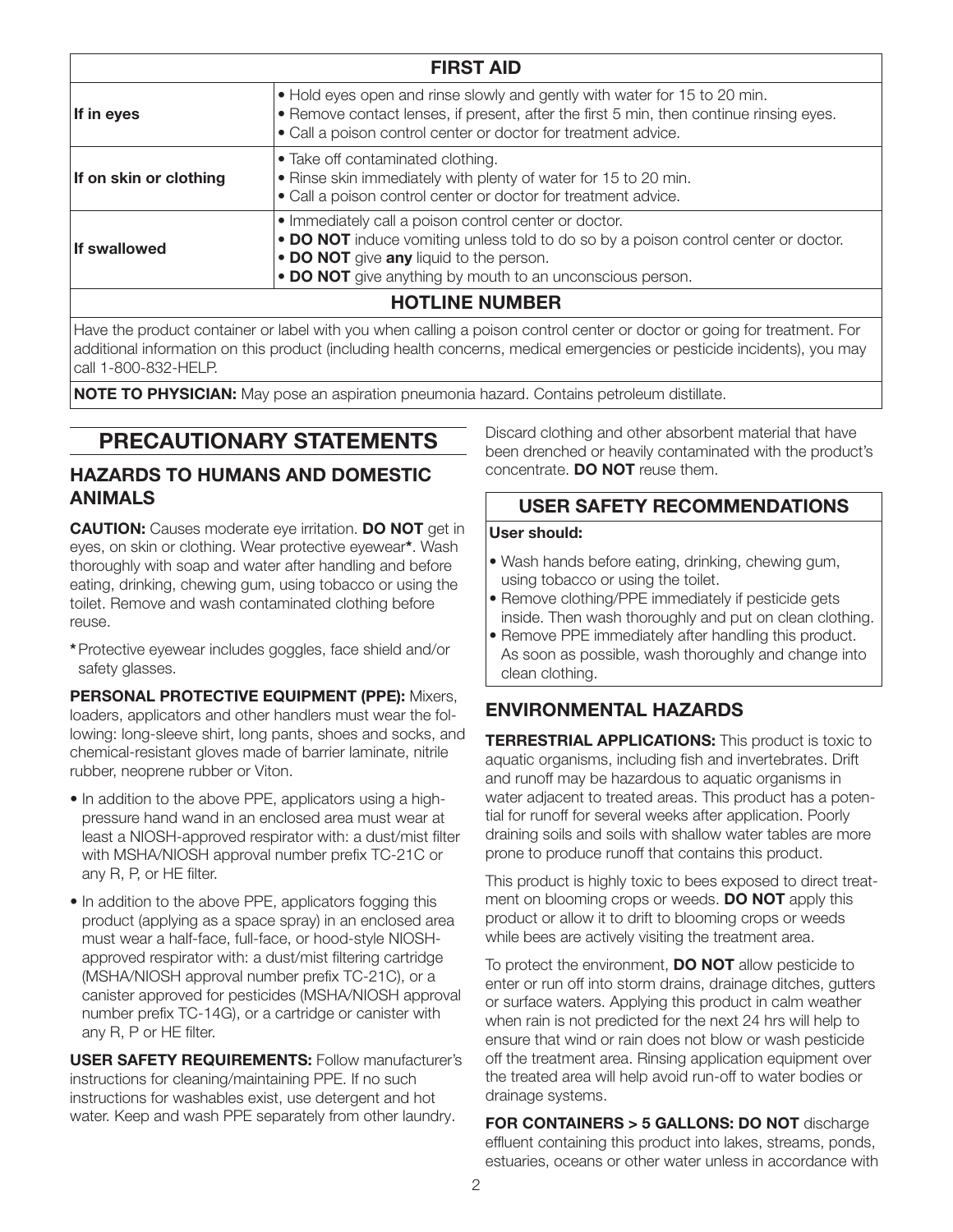the requirements of the National Pollutant Discharge Elimination System (NPDES) permit and permitting authority has been notified in writing prior to discharge. DO NOT discharge effluent containing this product to sewer systems without previously notifying the local sewage treatment plant authority. For guidance, contact your state water board or regional office of the EPA.

# PHYSICAL AND CHEMICAL HAZARDS

DO NOT use or store near heat or open flame. DO NOT apply this product around electrical equipment due to the possibility of shock hazard.

# DIRECTIONS FOR USE

#### IT IS A VIOLATION OF FEDERAL LAW TO USE THIS PRODUCT IN A MANNER INCONSISTENT WITH ITS LABELING.

# USE RESTRICTIONS

- Apply this product only as specified on this label.
- DO NOT apply more than 1 time/day.
- Only protected handlers may be in the treatment area during application.
- DO NOT apply this product in a way that will contact workers or other persons, either directly or through drift.
- DO NOT remain in treated area. Exit area immediately and **DO NOT** enter or allow others to enter treated area until sprays have dried, until vapors, mists and aerosols have dispersed, and the treated area has been thoroughly ventilated.
- Remove pets, birds and cover fish aquariums before spraying.
- DO NOT make outdoor applications during rain.
- **DO NOT** apply directly to impervious horizontal surfaces such as sidewalks, driveways and patios except as a spot or Crack & Crevice treatment. During application, **DO NOT** allow pesticide to enter or runoff into storm drains, drainage ditches, gutters or surface waters.
- All outdoor applications, if permitted elsewhere on this label, must be limited to spot or Crack & Crevice treatments only, except for the following permitted uses, if allowed elsewhere on this label:
	- 1. Applications to soil or vegetation, as listed on this label, around structures;
	- 2. Applications to lawns, turf and other vegetation, as listed on this label;
	- 3. Applications to the side of a building, up to a maximum height of 3 ft above grade;
	- 4. Applications to underside of eaves, soffits, doors or windows permanently protected from rainfall by a covering, overhang, awning or other structure;
	- 5. Applications around potential pest entry points into buildings, when limited to a surface band not to exceed 1" in width;
- 6. Applications made through the use of a coarse, low pressure spray to only those portions of surfaces that are directly above bare soil, lawn, turf, mulch or other vegetation, as listed on this label, and not over an impervious surface, drainage or other condition that could result in runoff into storm drains, drainage ditches, gutter or surface waters, in order to control occasional invaders or aggregating pests.
- Not for use in outdoor residential misting systems.
- Except when applying to sewers or drains as instructed on this label, **DO NOT** apply directly to sewers or drains, or to any area like a gutter where drainage to sewers, storm drains, water bodies, or aquatic habitat can occur.
- **DO NOT** use in aircraft cabins.
- Remove or cover exposed food and drinking water, in the treatment area, before application.
- Remove or cover dishes, utensils, food processing equipment, and food preparation surfaces, in the treatment area, or wash them before use.
- DO NOT apply as a space spray in residences.
- For space spray applications in food handling and processing facilities:
	- **DO NOT** make space spray applications when facility is in operation.
	- Cover or remove food, in the treatment area, prior to space spray applications.
	- Cover food processing surfaces, in the treatment area, or clean after treatment and before use.
- When used in dairy barns or facilities: Close milk bulk tank lids to prevent contamination from spray and from dead or falling insects. Remove or cover milking utensils before application. Wash teats of animals before milking.
- DO NOT apply this product in hospital rooms while occupied or in any rooms occupied by the elderly or infirm. Remove patients from room prior to treatment and thoroughly ventilate (2 hrs) after application. **DO NOT** return patients to room until after ventilation.
- DO NOT use in patient rooms in hospitals and nursing homes for treatment of bed bugs.
- DO NOT apply to classrooms when in use.

# PRODUCT INFORMATION

Note: Some furniture finishes, particularly plastics, can be damaged by petroleum based insecticides. To avoid damage, cover those items and **DO NOT** spray directly. If in doubt, test by applying this material to an inconspicuous area before spraying.

# USE IN FOOD HANDLING ESTABLISHMENTS

Applications are permitted in food/feed areas of food/feed handling establishments as a contact spray, space spray or Crack & Crevice® treatment, including those operating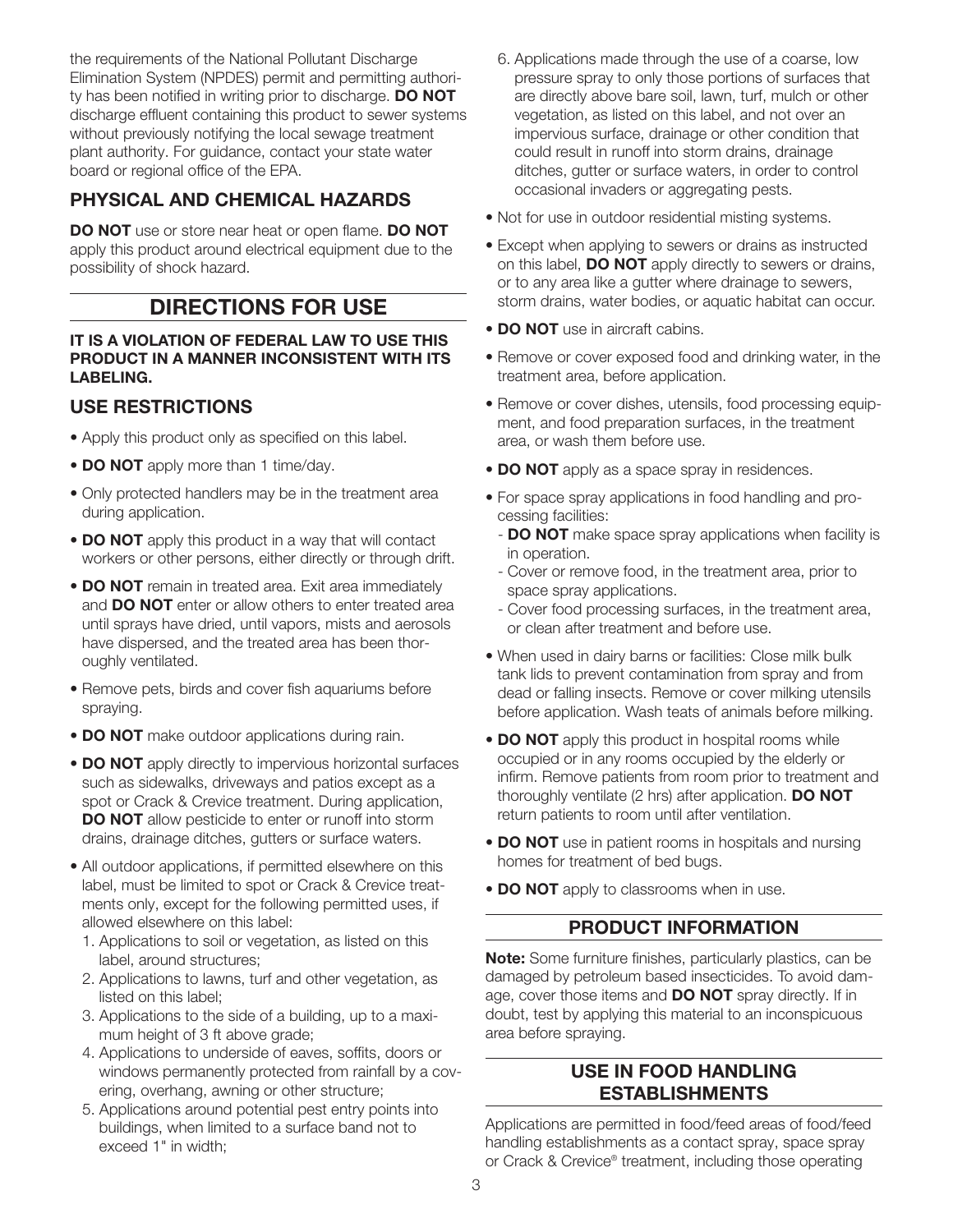under the Federal meat, poultry, shell egg grading and egg products inspection programs.

Food handling establishments are places other than private residences in which food is held, processed, prepared or served.

FOOD AREAS: Include areas for receiving, serving, storing (dry, cold, frozen, raw), packing (canning, bottling, wrapping, boxing), preparing (cleaning, slicing, cooking, grinding), edible waste storage and enclosed processing systems (mills, dairies, edible oils, syrups).

NON-FOOD AREAS: Include areas such as garbage rooms, lavatories, floor drains (to sewers), entries and vestibules, offices, locker rooms, machine rooms, boiler rooms, garages, mop closets and storage areas (after canning or bottling).

Apply according to specific directions for pest(s) to be treated under the Indoor Use section below. **DO NOT** make space spray applications to food areas when the facility is in operation unless the treatment area is cordoned off, posted and entry prevented. Prior to space spray applications, remove or cover exposed food and drinking water in the treatment area. Remove or cover dishes, utensils, food processing equipment, and food preparation surfaces in the treatment area, or wash them before use.

# INDOOR USE

SPACE SPRAY – FLYING INSECTS (Flies & Gnats): Use full strength or dilute as desired using the dilution chart below. Prior to treatment, open cabinets, doors and equipment to be treated; turn off air conditioners and fans, extinguish all flames and close windows in the area to be treated. Apply using a mechanical aerosol generator (no droplets > 50 microns in diameter and 80% < 30 microns). Apply undiluted at a rate of approx. 1 fl oz/1,000 ft $3$  of room space, or apply diluted at the rate of 1 to 2 fl oz/1,000 ft<sup>3</sup> of room space. In commercial operations, subtract the space occupied by stored product or equipment from the cubic footage. Disperse toward areas suspected of harboring the greatest infestations of listed pests. Disperse in all locations (including around equipment, appliances and pallets, if desired) contacting as many insects as possible. **DO NOT** remain in treated areas after application. Keep area closed for at least 1 hr. Open and thoroughly ventilate treated areas before reoccupying. **DO NOT** apply as a space spray in residences.

**DILUTION:** Use a white mineral oil conforming to regulation 21 CFR 178.3620(b) or an odorless light petroleum hydrocarbon conforming to 21 CFR 172.882 or 40 CFR 180.910 (Inert ingredients used pre and post-harvest; exemptions from the requirement of a tolerance) and 180.930 (Inert ingredients applied to animals; exemptions from the requirement of a tolerance.) Combine oil and concentrate as directed below and mix well just prior to application.

| <b>Pyrethrin</b><br>% Desired | <b>Mixture Rate</b>             | <b>Application Rate</b><br>per 1,000 ft <sup>3</sup> |
|-------------------------------|---------------------------------|------------------------------------------------------|
| 1.00                          | 1 part Conc. to<br>2 parts Oil  | 1 to 2 fl oz                                         |
| 0.50                          | 1 part Conc. to<br>5 parts Oil  | 1 to 2 fl oz                                         |
| 0.30                          | 1 part Conc. to<br>9 parts Oil  | 1 to 2 fl oz                                         |
| 0.15                          | 1 part Conc. to<br>19 parts Oil | 1 to 2 fl oz                                         |

#### SPACE SPRAY – CRAWLING INSECTS [Ants (excluding Harvester & Pharaoh), Bed Bugs, Beetles, Earwigs, Cockroaches, Silverfish, Spiders]: Use full strength. Prior to treatment, open cabinets, doors and equipment to be treated; turn off air conditioners and fans, extinguish all flames and close windows in the area to be treated. Apply as a space spray using a mechanical aerosol generator (no droplets > 50 microns in diameter and  $80\% < 30$  microns) at a rate of approx. 1 fl oz/1,000 ft<sup>3</sup> of room space. In commercial operations, subtract the space occupied by stored product or equipment from the cubic footage. Disperse toward areas suspected of harboring the greatest infestations of listed pests. Disperse in all locations (including around equipment, appliances and pallets, if desired) contacting as many insects as possible. **DO NOT** apply as a space spray in residences.

**DO NOT** remain in treated area after application and leave area closed for 1 hr. Ventilate thoroughly before occupants are allowed to reenter.

**DIRECT SPRAY OR VOID TREATMENTS: Use equip**ment designed for space or mist treatments. Follow the manufacturer's recommendations for proper equipment set up and operation. Place the tip of the applicator at or into the crack or crevice or opening to the void. Apply in short bursts into area being treated. Apply 1 sec of product for every 3 ft $3$  of void area. For Direct Spray, apply the product in short bursts into the area where insects are to be contacted, such as corners of the room, behind and under furniture or other equipment. Apply from a distance of 18 to 24" away from the surface and allow the material to drift to area to be treated. The amount of product applied is not to exceed 0.125 fl oz/2 ft<sup>2</sup>. **For Bed Bugs:** Direct application into areas where bed bugs harbor. **DO NOT** direct this product at mattresses.

**HANDTANK OR PINSTREAM APPLICATION: Direct** application into cracks and crevices in elements of construction, walls, floors, underneath sinks, behind pipes and other places where insects harbor. Spot treatment is also permitted. For spot treatments, use a coarse, low-pressure spray. Limit individual spot treatments to an area no larger than 20% of the surface area. Any individual spot treatment shall not exceed 2 ft<sup>2</sup>. Contact as many insects as possible. Ensure product will not stain surface or leave an unacceptable residue prior to application. The amount of product applied is not to exceed 0.125 fl oz/2 ft<sup>2</sup>.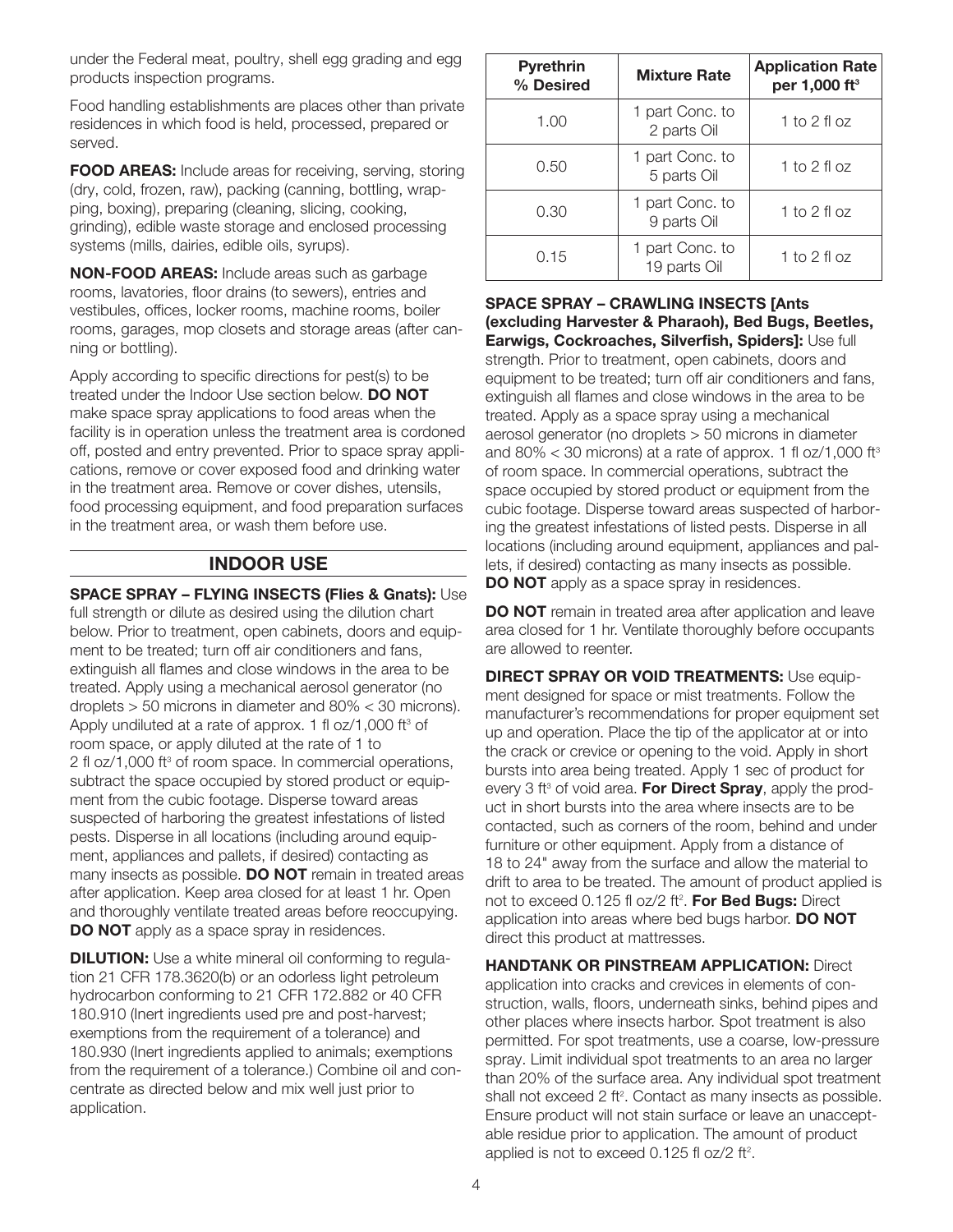# OUTDOOR USE

OUTDOOR GROUND FOGGING APPLICATION USING HAND HELD EQUIPMENT (Flies & Gnats): Use in open areas near buildings and in campgrounds. Use preferably at a time when temperature is cool  $( \leq 75^{\circ}F)$  and the wind velocity is approx.  $\leq$  5 mph. When using ULV equipment, apply at the rate of 4 fl oz/acre. Allow spray drift to penetrate dense foliage.

# FOR USE ON DOMESTIC ANIMALS/LIVESTOCK

Use to protect beef cattle, dairy cattle and horses from horn flies, house flies and gnats; apply a light mist sufficient to wet the tips of the hair. To kill stable flies on beef cattle, dairy cattle and horses, apply 2 fl oz/adult animal, sufficient to wet the hair but not to soak the hide. To kill the motile stages of blood sucking lice on beef and dairy cattle, apply the spray to thoroughly wet the hair. Use 2 fl oz or less/animal and repeat every 2 to 3 weeks as required, but DO NOT apply more than 1 time/day. DO NOT use on dogs and cats.

Space Treatment Over Animals in Barns and Corrals or in Indoor Misting Systems Used in Commercial Barns, Stables and Animal Quarters: Select proper dilution and treat with ULD equipment over animals, or apply through Indoor Misting Systems.

# USE RESTRICTIONS FOR INDOOR MISTING SYSTEMS

- Not for use in outdoor residential misting systems (indoor or outdoor).
- DO NOT apply this product in barns or stables where animals intended for slaughter or human consumption will be maintained.
- **DO NOT** apply when food, feed and/or water is present.
- When using this product, installers and service technicians must comply with the license, certification or registration requirements of the state(s), tribe(s) or local authority(ies) where they are installed.
- When applying via a remote activation device, DO NOT apply when people and pets are present. If possible, when applying via automatic timer, set the timing for application when people and pets are unlikely to be present.
- Direct nozzles to spray towards the target area and away from areas where people are typically present.
- DO NOT use in evaporative cooling systems.
- **DO NOT** use in misters located within 3 ft of air vents, air conditioner units or windows.
- If used in a system with a reservoir tank for the end use dilution, the system reservoir tank must be locked. Securely attach the end use pesticide label and a dilution statement to the system reservoir tank in a weather

protected area or plastic sleeve. The dilution statement must be phrased as follows: this container holds parts *[product name]* to parts water.

- If used in a direct injection system, the pesticide con tainer must be locked. Securely attach the end use label to the pesticide container in a weather protected area or plastic sleeve.
- This product must only be used in systems that have been calibrated to apply no more than the maximum application rate of  $0.0033$  lbs/1,000 ft $3$  (no animals present) [diluted to  $1\% = 6.5$  fl oz/1,000 ft<sup>3</sup> = 0.0703 lbs/gal] or 0.0008 lbs/1,000 ft<sup>3</sup> (animals present) [diluted to  $1\% =$ 0.0005 lbs/fl  $oz = 0.0703$  lbs/gal].

## STORAGE AND DISPOSAL

DO NOT contaminate water, food or feed by storage or disposal.

PESTICIDE STORAGE: Store in original container in secured, dry storage area. **DO NOT** store above 100°F for extended periods of time. Storage below 32°F may cause freezing. If container is damaged or spill occurs, use product immediately or dispose of product and damaged container as indicated below.

PESTICIDE DISPOSAL: Wastes resulting from the use of this product may be disposed of on site or at an approved waste disposal facility.

CONTAINER DISPOSAL: Nonrefillable container. Empty container by using the product according to the label directions. **DO NOT** reuse or refill this container! Triple rinse container (or equivalent) promptly after emptying. Triple rinse as follows:

(≤5 gal) Empty the remaining contents into application equipment or a mix tank and drain for 10 sec after the flow begins to drip. Fill the container 1/4 full with water and recap. Shake for 10 sec. Pour rinsate into application equipment or a mix tank or store rinsate for later use or disposal. Drain for 10 sec after the flow begins to drip. Repeat this procedure 2 more times.

(>5 gal) Empty remaining contents into application equipment or a mix tank. Fill the container 1/4 full with water. Replace and tighten closures. Tip container on its side and roll it back and forth, ensuring at least one complete revolution, for 30 sec. Stand the container on its end and tip it back and forth several times. Turn the container over onto its other end and tip it back and forth several times. Empty the rinsate into application equipment or a mix tank or store rinsate for later use or disposal. Repeat this procedure 2 more times.

Then offer for recycling, if available, or puncture and dispose of in trash or in a sanitary landfill.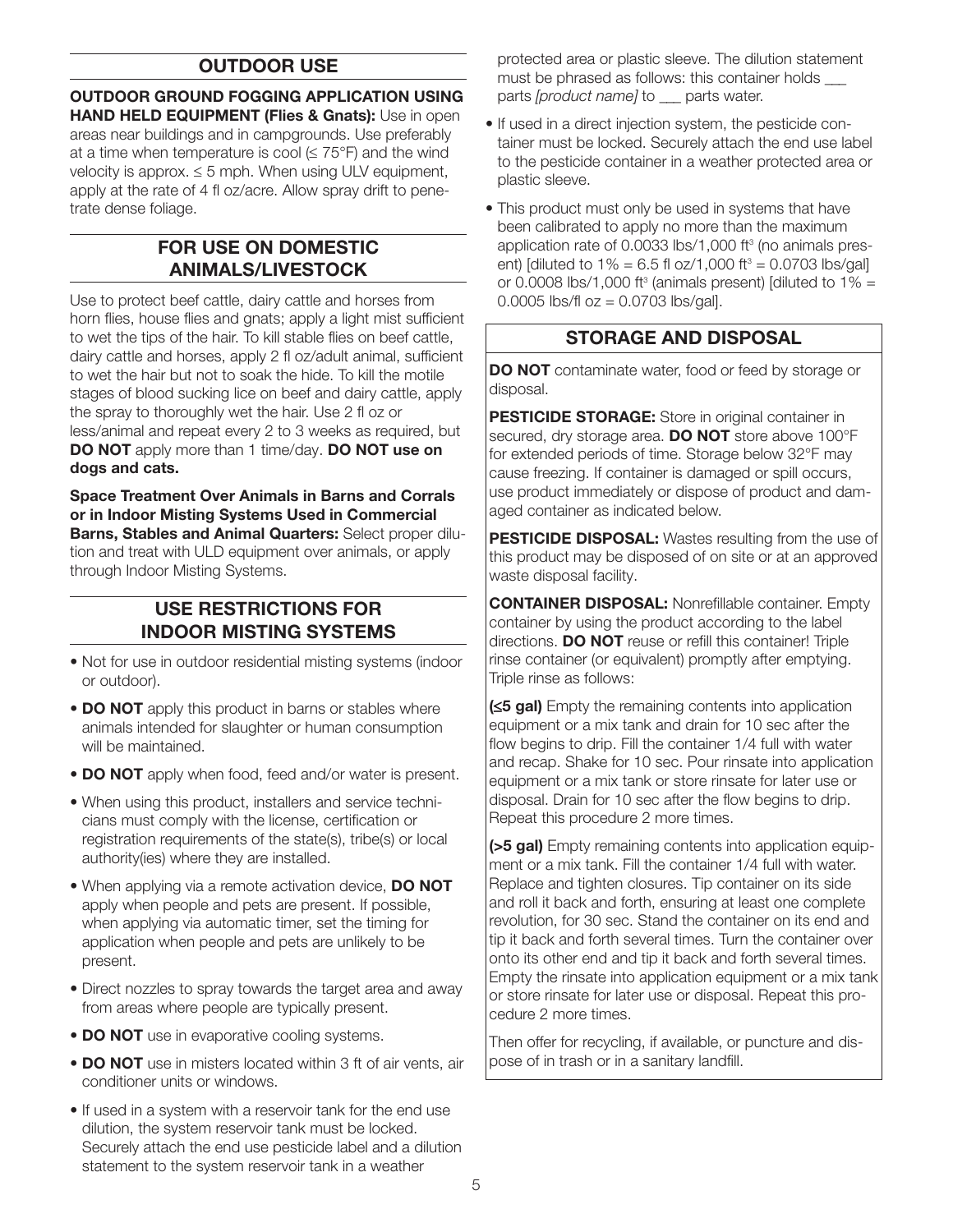In addition to previously listed sites, this product is acceptable for use in and around the following sites:

#### INDOOR:

Animal Areas & Quarters **Auditoriums Bakeries** Beverage Plants **Boats** Bottling Plants Brandy Storage Warehouses Buildings Buses **Cabins Canneries** Cattle Barns Churches Closets Condominiums Communication Centers Correctional Facilities Dairy & Livestock Barns Dried Fruit Processing Plants Drains & Sewers Dried Fruit Warehouses **Drugstores** Dumpsters Dwellings Egg Processing Plants Factories Federally Inspected Meat and Poultry Facilities Flour Mills Food Handling Establishments Food Processing Plants Freight Containers Fruit Packing Sheds Garbage Cans Garbage Compactors Grain Elevators Grain Mills Grain Handling Equipment **Granaries** Homes Horse Stables/Barns **Hospices** Industrial Installations Institutions Jails Laboratories Libraries Livestock Barns Loafing Sheds Locker Rooms Mills **Mausoleums** Meat Packing Plants Milk Rooms **Missions** Mobile Homes Museums Mushroom Processing Plants Nursing Homes

INDOOR: *(continued)* **Offices** Office Buildings Passenger Rail Cars Peanut Processing Plants Peanut Storage Warehouses Poultry Houses Poultry Processing Plants Prisons Public Buildings Rabbit Processing Plants Rabbit Houses Railroad Cars Recreational Vehicles Research Animal Areas **Restaurants** Restrooms Rice Mills Shade Houses **Ships** Ship Holds **Stables** Stable Bins Stored Seed Warehouses Stores **Supermarkets** Swine Houses Textile Mills & Warehouses **Theaters** Tobacco Plants Tobacco Warehouses **Townhouses Trains Trucks** Truck Trailers **Utilities** Utility Rooms Voids (Attics, Walls, Ceilings) **Warehouses Wineries** Wine Storage Warehouses Zoos

#### OUTDOOR:

**Campgrounds** Corrals Drive-in Restaurants Drive-in Theaters **Dumpsters** Federally Inspected Meat and Poultry Facilities Feedlots Garbage Dumps Golf Courses **Junkyards** Kennels Landscapes Lath Houses Manure Piles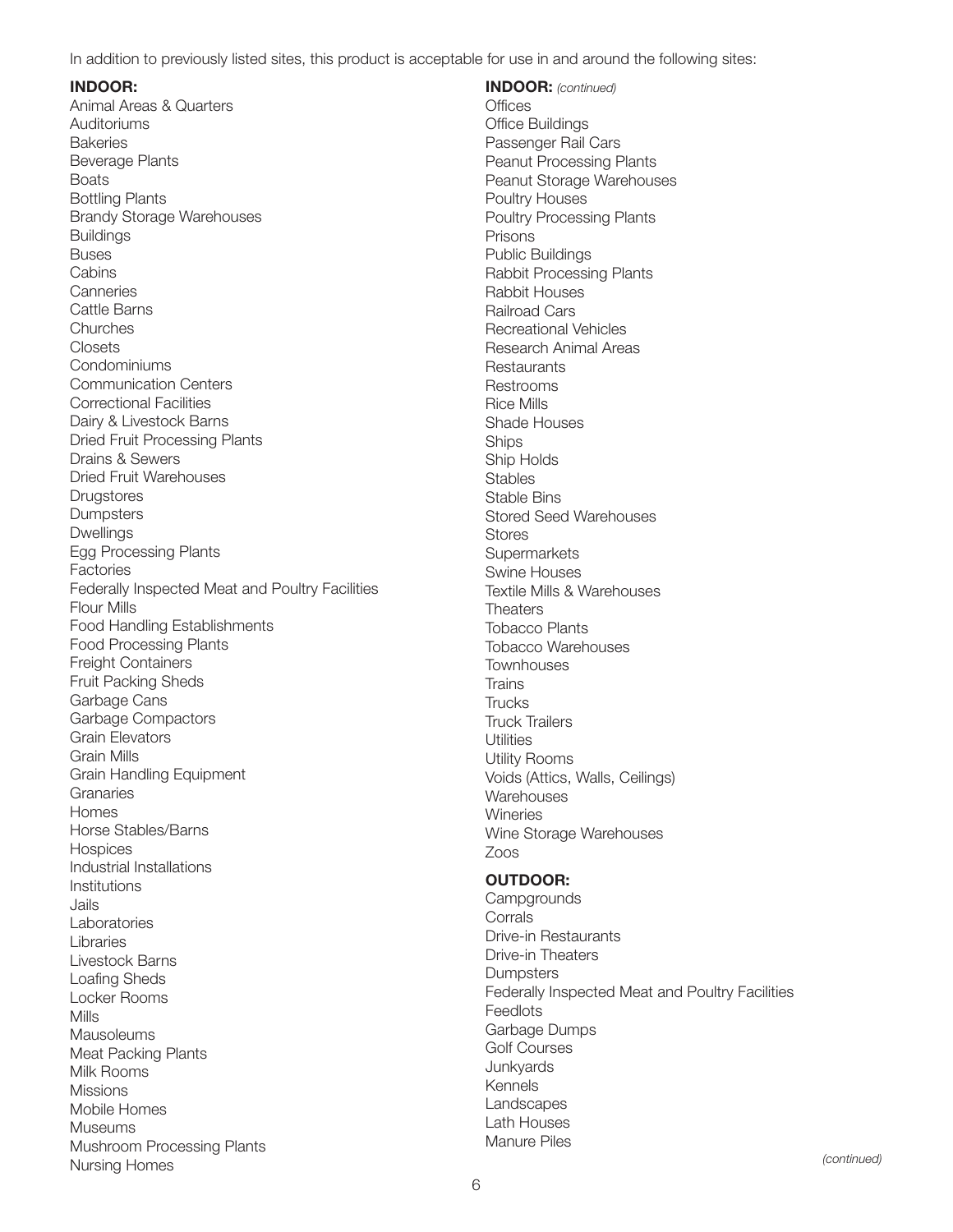In addition to previously listed sites, this product is acceptable for use in and around the following sites:

OUTDOOR: *(continued)* Parks **Plantscapes Playgrounds** Recreational Areas

OUTDOOR: *(continued)* Sewers **Swineyards** Zoos

This product is also effective against the following insects when used according to label directions:

#### FLYING INSECTS:

Bees Blow Flies Bottle Flies Cheese Skippers Deer Flies Flies Fungus Gnats House Flies **Hornets** Mushroom Flies Stable Flies Vinegar Flies **Yellowjackets** 

#### GRAIN BORERS:

Larger Grain Borers Lesser Grain Borers

#### CRAWLING INSECTS:

Bed Bugs Book Lice Cabbage Loopers Cabbage Worms **Cockroaches Crickets** Fire Ant Workers **Firebrats Millipedes** Pillbugs **Scorpions Sowbugs** 

## FLEAS & TICKS:

Brown Dog Ticks Fleas **Ticks** 

### SPIDERS & MITES:

Cheese Mites Clover Mites Grain Mites **Mites Spiders** 

# LICE:

Cattle Lice

#### WORMS:

Dark Mealworms Lesser Mealworms Yellow Mealworms

#### BEETLES:

Black Carpet Beetles Carpet Beetles Darkling Beetles Dermestid Beetles Dried Fruit Beetles Drugstore Beetles Flat Grain Beetles Foreign Grain Beetles Fungus Beetles Hide Beetles Ground Beetles Merchant Grain Beetles Mexican Grain Beetles Red Flour Beetles Red Horned Grain Beetles Rusty Grain Beetles Sawtoothed Grain Beetles Spider Beetles Trogoderma Beetles White Marked Spider Beetles

#### WEEVILS:

Bean Weevils Granary Weevils Maize Weevils Rice Weevils

### MOTHS:

Almond Moths Chocolate Moths Clothes Moths Cocoa Bean Moths Mediterranean Flour Moths